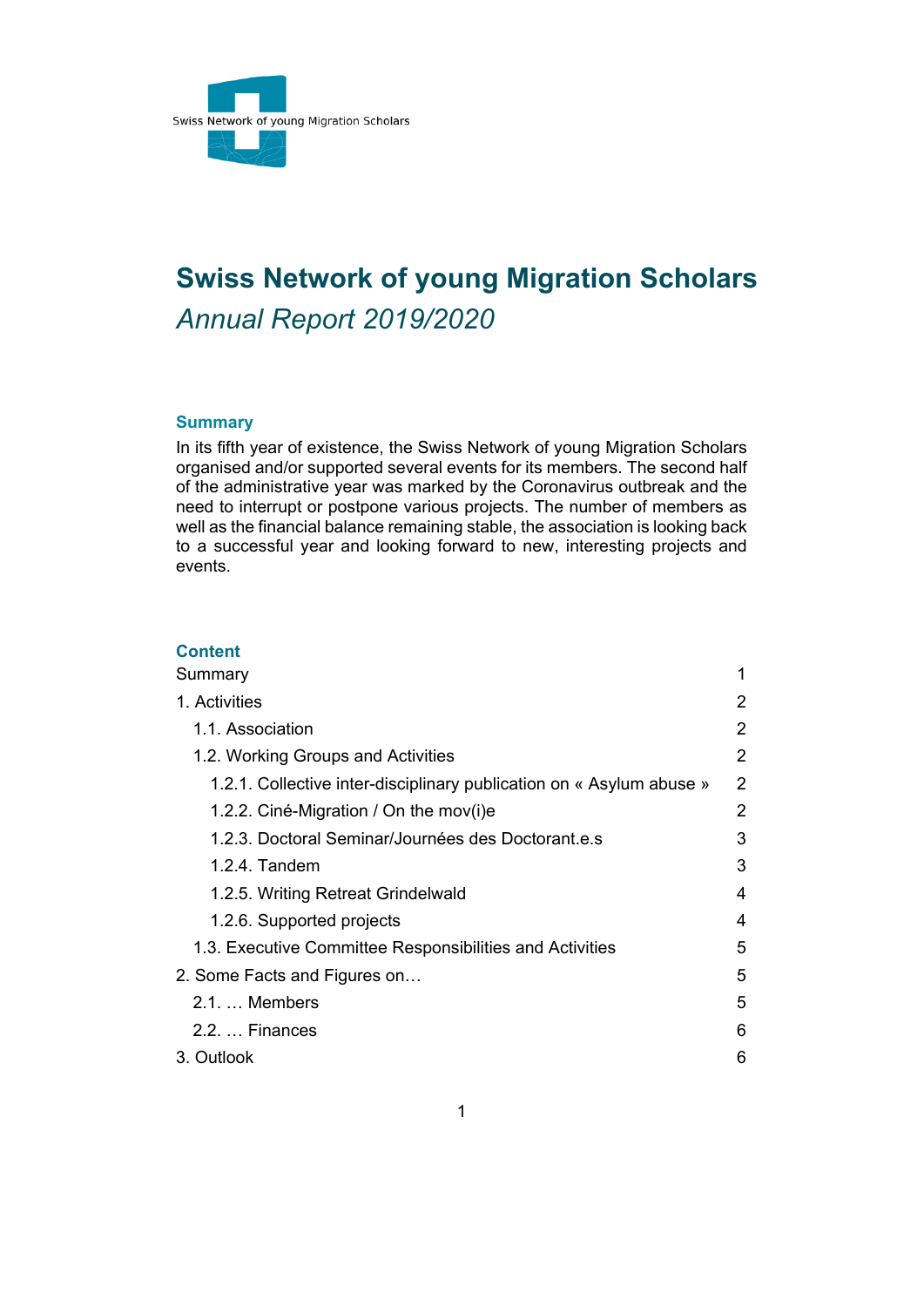

# **1. Activities**

#### **1.1. Association**

The administrative year started on October 26, 2019, with the general assembly held in Grindelwald.

Throughout the year, the executive committee was committed to keep the members updated about ongoing projects and to organize new activities, such as the writing retreat, Ciné-Migration and the Doctoral Seminar.

Generally, the association has brainstormed on how to activate members and offer support for projects, ideas and events, which are organised by members of the association. The inclusion and activation of members was a key priority for the year, while the board also set out to co-organise the doctoral seminar with the CDM, look for publication possibilities and public events.

#### **1.2. Working Groups and Activities**

#### **1.2.1. Collective inter-disciplinary publication on « Asylum abuse »**

The collective publication "Asylum and Abuse" is now finalized and should be released in September 2020. Achieving it entailed significant work from the editing team, as well as for the authors, throughout 2019/2020.

Among the tasks undertaken: the chapters had to be reviewed several times; thorough editing work was done; the introduction and conclusion have been translated into German to ensure the coherence of this bi-lingual publication; an artist was contacted to draw the cover. This meant many hours of tidy work, a lot of emails and a few visio-conferences.

The team is now thinking (and looking) forward about the book launch and events that will be held in relation to the publication of the book in 2020/2021.

#### **1.2.2. Ciné-Migration / On the mov(i)e**

The Ciné-Migration series has been launched again for another row of events, which were hosted by the Reitschul-Cinema in Bern. This project was financially supported by the nccr – on the move.

Two of the three events (30.01.2020 and 12.03.2020) could be hosted and were not entirely affected by the pandemic, yet the third event (12.05.2020) needed to be postponed to fall/winter 2020.

Our first screening on 30.01.2020 was held under the theme of 'Encampment' and screened three short movies, which spoke well to each other. The following discussion by the directors of two movies, Anne-Claire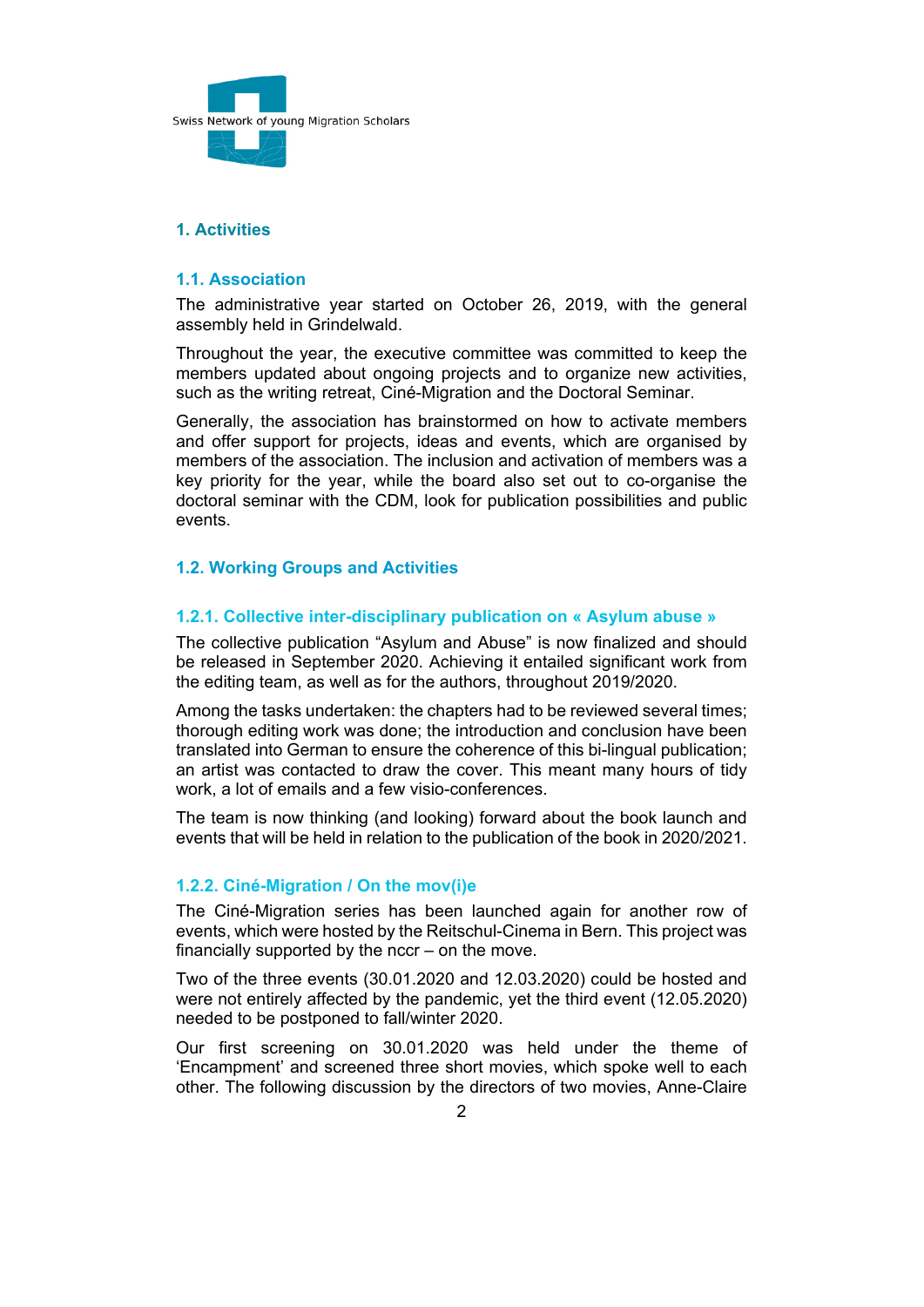

Adet, Stanley Edwards and Markus Fiedler resulted in a blog contribution on the nccr – on the move blog webpage<sup>1</sup>.

The second screening on 12.03.2020 was aired under the theme 'We need to talk about racism', showing 'Perro Bomba'. As guests, we hosted Eva van Belle, a post-doctoral research at the nccr – on the move and the film team of 'No Apologies'.

The third screening (date to be announced) will focus on Asylum and shows the movie 'Stranger in Paradise'. Again, we will have two experts, who will contribute to a rich discussion.

The events were moderated and organised by Christina Mittmasser, a member of the association and Lisa Marie Borrelli, who is a board member. As such, it opened up and included new and interested members of the association.

## **1.2.3. Doctoral Seminar/Journées des Doctorant.e.s**

This year for the first time SNyMS collaborated with the Center for Migration Law (Universities of Bern, Neuchâtel and Fribourg) in the organization of the 9th Doctoral Seminar. The seminar would have included several presentations by SNyMS members. Due to the Coronavirus outbreak, the seminar had to be postponed to a date not yet set.

#### **1.2.4. Tandem**

 $\overline{a}$ 

The SNyMS Tandem, a peer-mentoring programme for SNyMS members that was launched in February 2018 has been continued. The idea is that SNyMS members organize themselves in pairs and regularly meet in order to exchange ideas, discuss progress and questions, to give each other feedback and support. While it is primarily addressing PhD students, it is also open to members at a more advanced stage of their academic careers. As the SNyMS has members from different disciplines, working on different topics and in different places, the goal is to provide a "good match" for interested members as well as more opportunities to build professional ties and exchange across disciplines and universities.

Currently, there are two active Tandem teams. A new call will be published soon in order to include more SNyMS members in the programme.

https://blog.nccr-onthemove.ch/movies-of-encampment-a-dialogue-onconfined-spaces/?lang=de.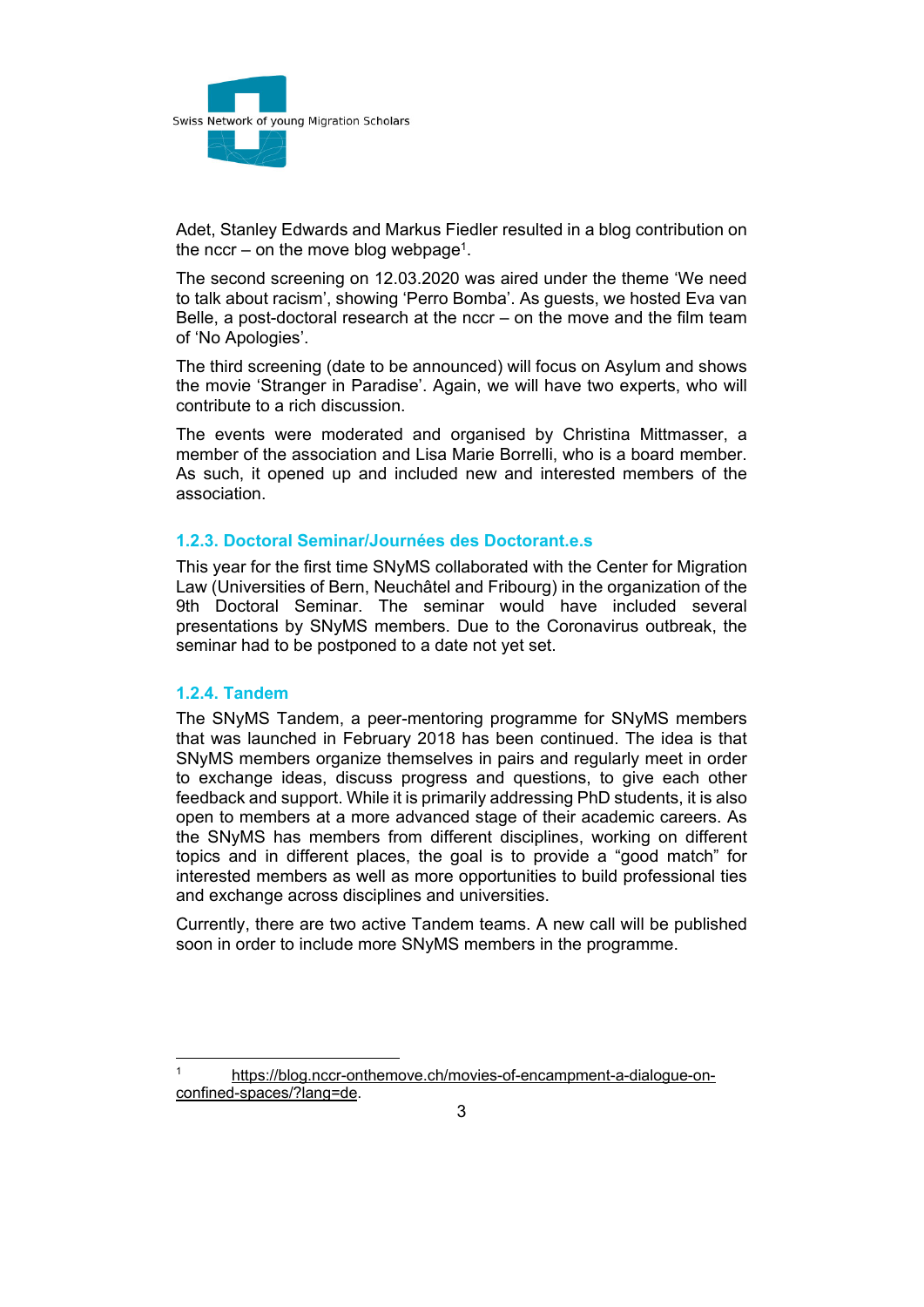

# **1.2.5. Writing Retreat Grindelwald**

For the first time SNyMS organised a Writing Retreat for its members in Grindelwald. The costs for food and housing were covered by SNyMS. The event was fully booked within one morning and was carried out from 25-28 October 2019. It gave the 8 participants the possibility to focus on the personal writing project and push this project in two days and 10 writing slots as much as possible in a supportive and constructive atmosphere with other researchers in the migration field. The retreat was a full success, participants were very satisfied, both with the personal progress and the atmosphere.



# **1.2.6. Supported projects**

SNyMS offered financial support to the conference on *Comparative Migration Law: Methodological Challenges and Future Horizon* with Fr. 1500.-. The conference was held on 4 December 2019 in Lausanne with more than 50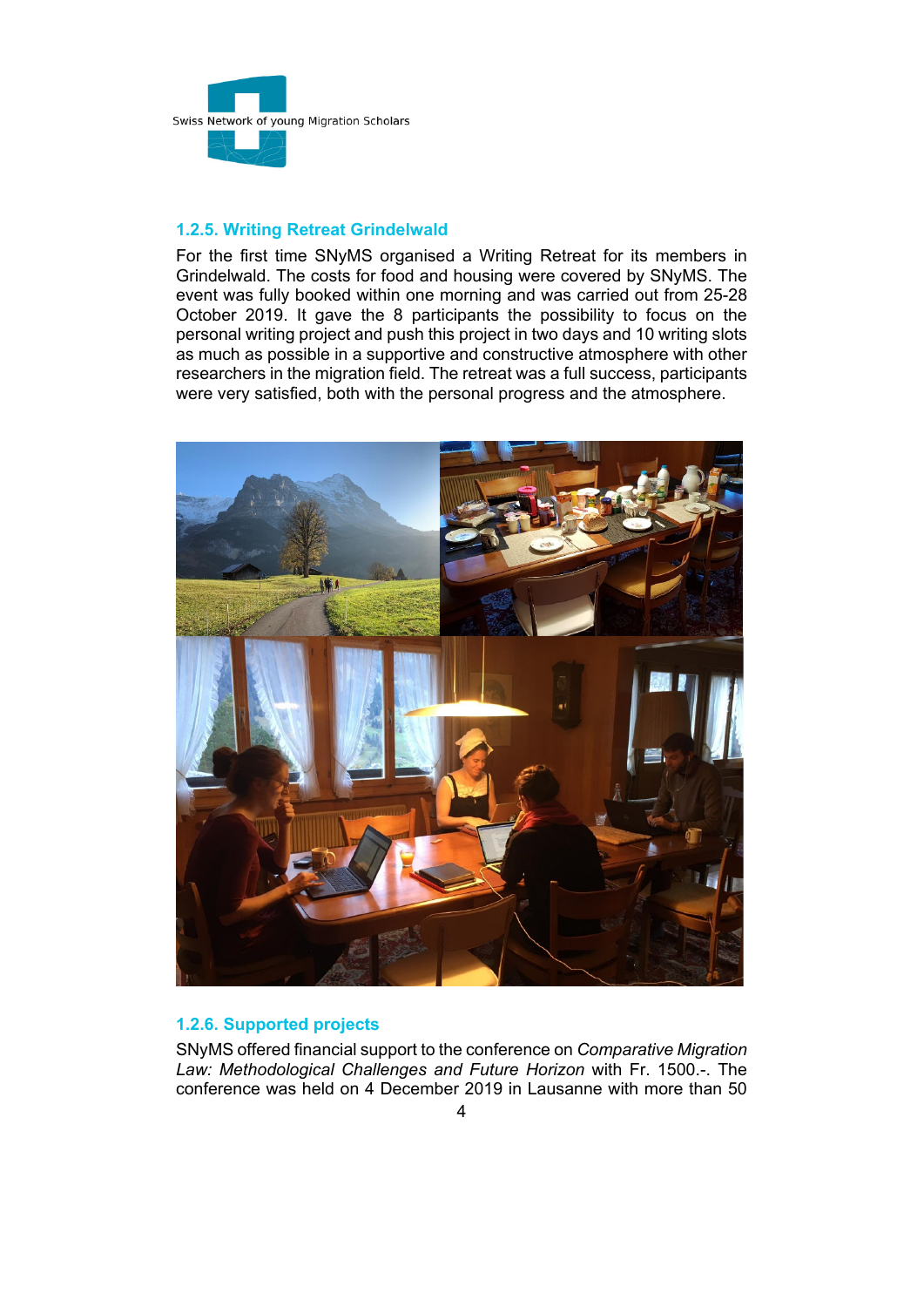

participants. Members of the SNyMS benefitted from a preferential fee. The conference looked at the uses and purposes of comparison in migration law and discussed different methodological approaches. It brought together scholars in migration law, including refugee law, as well as scholars in comparative law and from other disciplines, to provide insights on how legal scholars can best add value to the type of work they are undertaking.

SNyMS flyers were placed at the entrance of the conference room. Its logo and name was on the conference program distributed and available on the Swiss Institute of Comparative Law's website.

## **1.3. Executive Committee Responsibilities and Activities**

The executive committee is currently composed of the following members:

- Lisa Borelli, Sion
- Nula Frei, Fribourg (chairperson)
- Anne Kneer, St. Gallen
- Anne-Cécile Leyvraz, Vevey (chairperson)
- Irina Sille, Neuchâtel
- Robin Stünzi, Neuchâtel
- Barbara von Rütte, Göttingen
- Nesa Zimmermann, Genève

During the reporting period, the executive committee met 5 times. Due to the Coronavirus, but also due to board members staying abroad, the meetings were held virtually which allowed for more frequent meetings. The board regularly updates the members on its work by email.

#### **2. Some Facts and Figures on…**

## **2.1. … Members**

As of 30 June 2020, the association had 45 members. In the last year, 4 members joined, and 1 member left the association.

Overall, the profiles of the members are very diverse: there are PhD students and post docs, there are members from different Universities, disciplines and regions in Switzerland.

A number of members continue to be organized in the working groups with members participating namely in the project ciné-Migration and in the project "Tandem". The writing retreat in Grindelwald was another successful opportunity for members to meet and interact.

However, a considerable number of members rarely interacts with the association or other members. Moreover, expressions of interest in the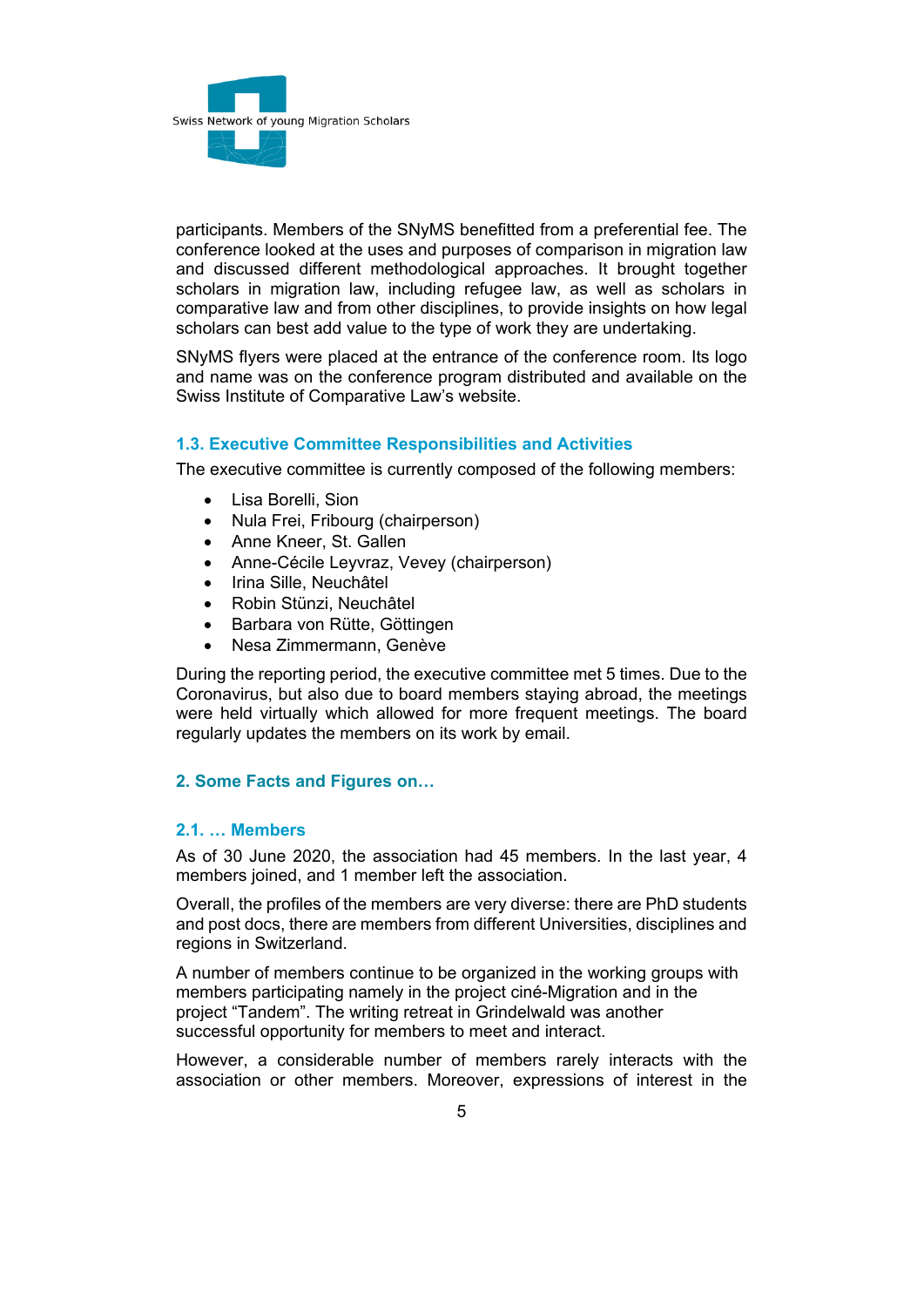

association via the online form on our website are often not followed by an actual commitment to membership.

# **2.2. … Finances2**

The financial situation of the association continues to be very good. SNyMS is funded through the NCCR – on the move contribution and contributions from the university of Neuchâtel. Besides that, all members are required to pay an annual fee of 30 CHF. There are still some difficulties regarding the payment behaviour of members.

In 2019/2020 we had quite high project costs with the expenses for the Writing Retreat and the expenses related to the final tasks of the Abus project. Besides that, we are proud to support for the first time a conference in the migration field with 1500.- CHF. Without the contributions of our partners, we would not be able to cover the project cost with the membership fees. So SNyMS is dependent on external fundraising.

| in CHF                                       | expenses | revenues |
|----------------------------------------------|----------|----------|
| Balance at 1 July 2019                       |          | 7843.20  |
|                                              |          |          |
| NCCR on the move Contribution /              |          |          |
| Université de Neuchatel                      |          | 4066.70  |
| <b>Membership Fees</b>                       |          | 690      |
|                                              |          |          |
| CinéMigration                                | 1014     |          |
| <b>Book Project Abus</b>                     | 643.05   |          |
| <b>Writing Retreat Grindelwald</b>           | 750.25   |          |
| <b>Conference: Comparative Migration Law</b> | 1500     |          |
| Admin costs                                  | 62.05    |          |
|                                              |          |          |
| <b>Total Revenues and Expenses</b>           | 3969.35  | 4756.70  |
| <b>Balance</b>                               |          | 8660.55  |

#### **3. Outlook**

In the coming year, we are looking forward to the continuation of various projects – even though it is yet difficult to predict how much the work of the association will be influenced by the ongoing public health crisis.

<sup>2</sup> Covering the period from 1 July 2019 to 30 June 2020.